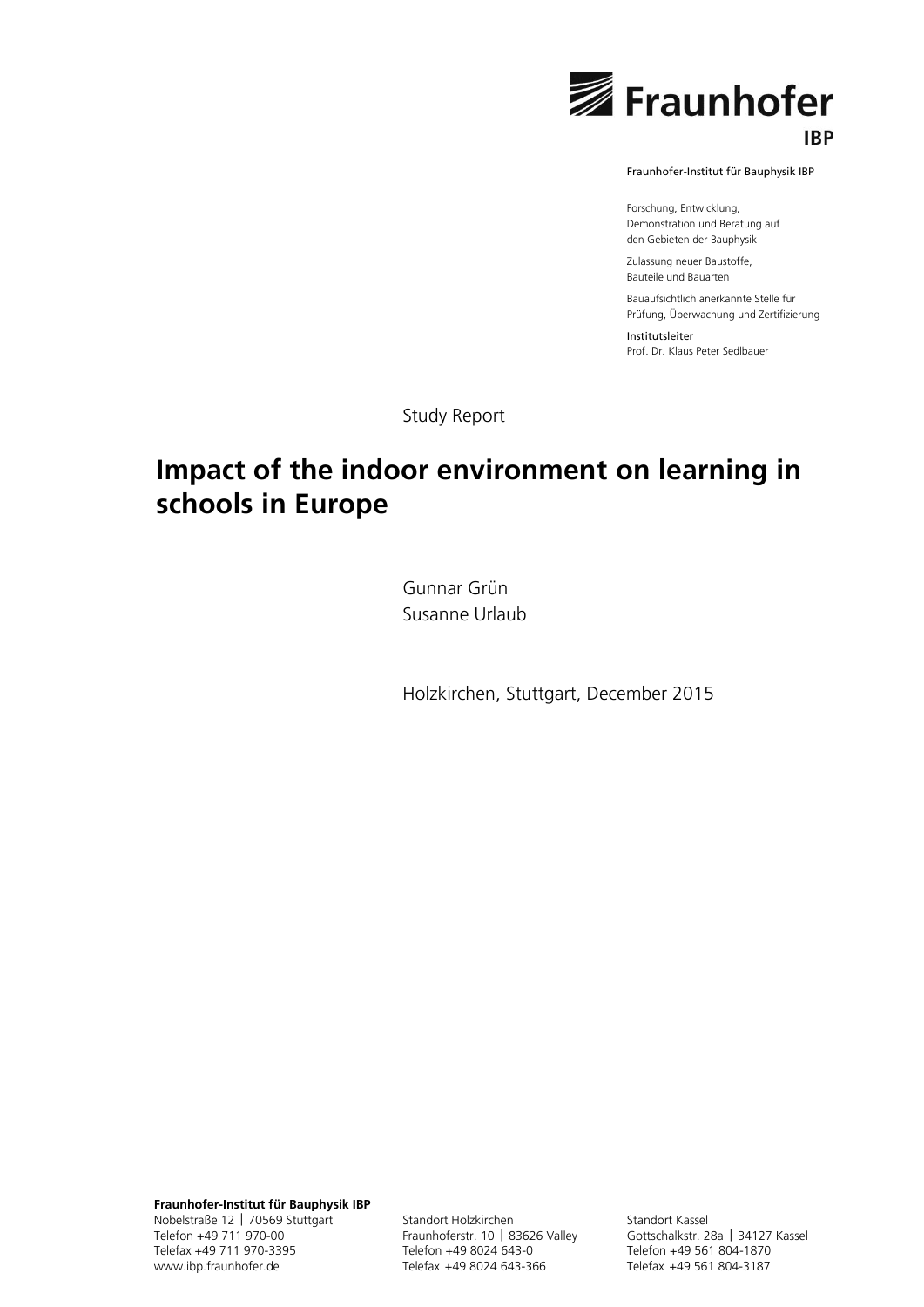## Introduction

Our children spend most of their time during the day in a classroom where they should learn things that are important for their later achievement in education and finally in their profession. The classrooms should therefore promote a good learning environment. The indoor environment should not hinder the learning of the children, e.g. with a high noise level, overheated rooms or inadequate lighting conditions or a stuffy and unhealthy air. Unfortunately, many schools do not provide an adequate indoor environment. Many schools fail to provide a sufficient outdoor air supply rate and are too warm in the summer months.

About 18% of the European population can be considered as being pupil or student (ISCED levels 1-6). In total these are about 95 Million persons. [1]



Figure 1: Percentage of pupils and students (ISCED levels 1-6) of the total population in 2012 in Europe [1]. The ISCED levels is a standardized description of levels of education, levels 1 to 6 range from early primary education to education at bachelor level.

# State of play

The situation in classrooms has been improved largely in the late  $19<sup>th</sup>$  and early 20<sup>th</sup> century. Schools were upgraded from frequently disregarded or sometimes even rotten and forgotten buildings to an at that time modern status (see e.g. [2]). However, still we did not yet reach a level that provide our pupils with their optimum indoor environment.

We know that for example daylight factors should be around 5% and higher in order to achieve the required 300-500 lx [3] during overcast days without additional electric lighting. Ventilation rates should yield at least  $CO<sub>2</sub>$ -concentrations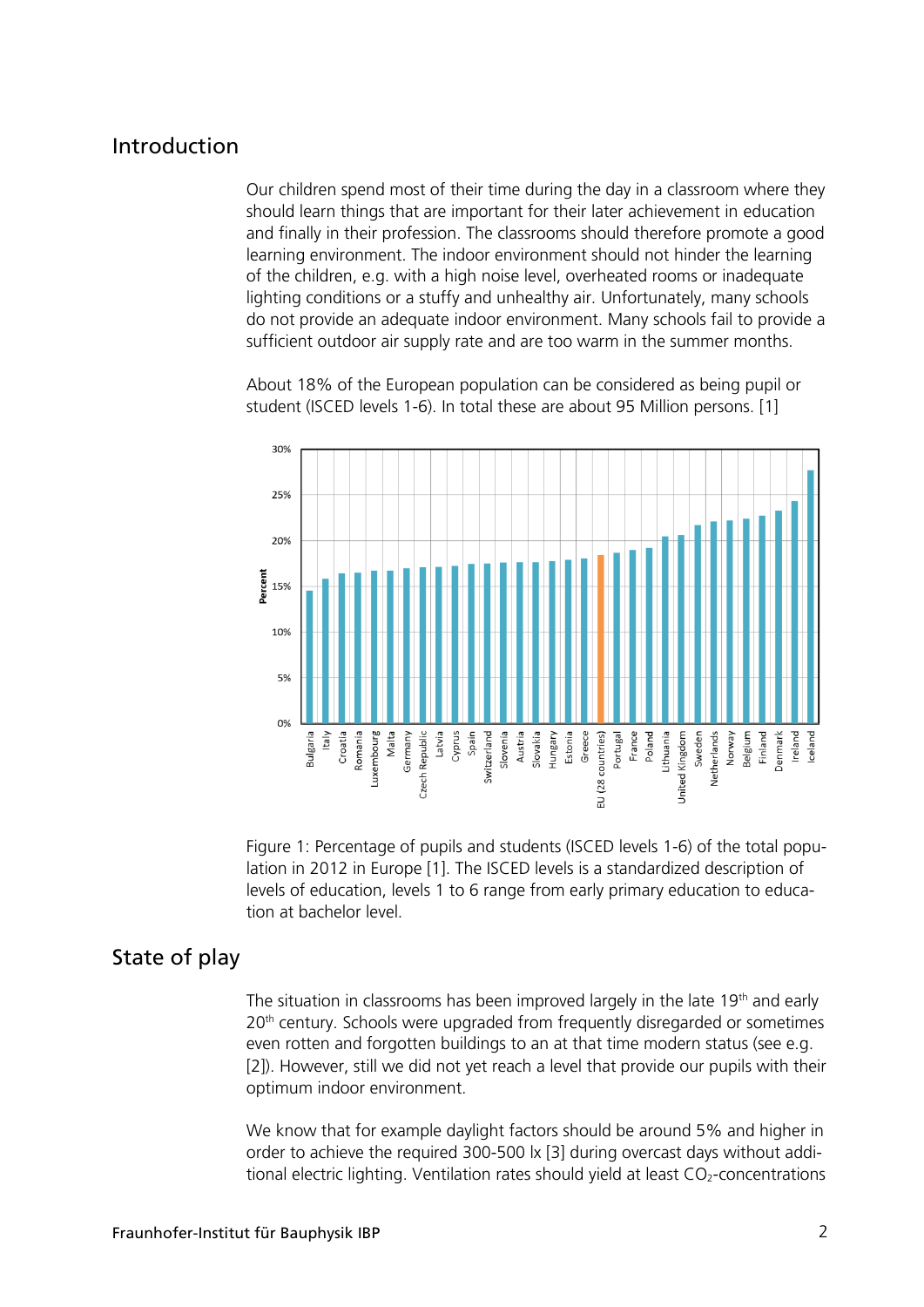at a reasonable 1000 to 2000 ppm [4] to achieve a hygienically unobtrusive indoor air quality. While levels below 1000 ppm are considered as hygienically unproblematic a level between 1000 – 1400 ppm is considered to be an appropriate hygienically level [4], whereas above and especially towards 2000 ppm, is becoming hygienically unacceptable for long exposures. Still, we find that most of the classrooms do not fulfil these criteria on such proper indoor environments, for example [5] found in a field study that approximately 87%of the investigated classrooms were below the accepted ventilation standard.

### **Ventilation**

Typical values for the  $CO<sub>2</sub>$ -concentration in classrooms vary broadly. In different studies values between approximately 750ppm up to 6000 ppm are reported (see e.g. [4]). The figure below shows measured values of  $CO<sub>2</sub>$  concentrations in schools in six European countries. The average values are all within the recommended values, but in many schools the recommendations are exceeded. Renovation should focus on these schools with poor indoor air quality.



Figure 2: Measured values of  $CO<sub>2</sub>$  concentrations in schools in six European countries (see e.g. [4]). The bars depict mean values, also stated as numbers, the whiskers indicate the minima and maxima from the underlying studies.

As classrooms are densely occupied spaces with a metabolic production of  $CO<sub>2</sub>$ by the occupants, the  $CO<sub>2</sub>$ -concentration is directly dependent on the ventilation rate. Typical recommended values lie between 1000-2000 ppm, while levels below 1000 ppm are considered as hygienically unproblematic and above 2000 ppm as hygienically inacceptable [4]. Obviously such values are not reached very often, which is most likely associated with unsufficient ventilation behaviour of the occupants, especially during winter.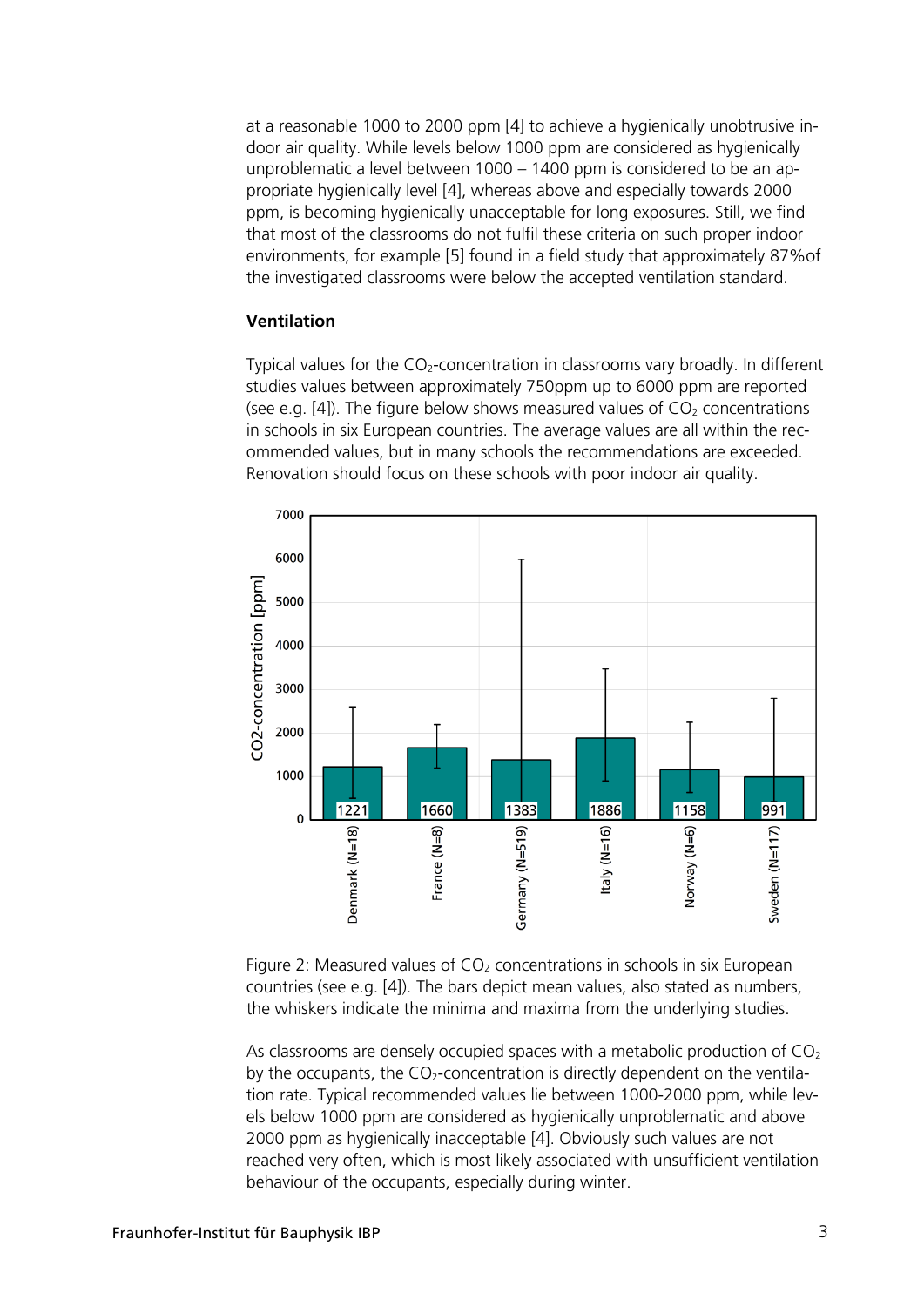### **Daylight**

Lighting levels in classrooms should reach at least 300 lx and 500 lx for specialsubject classrooms [3]. Thus, if using daylight, the daylight factor should be at least around 3-5% to achieve these levels in a typical overcast day situation (for which 10,000 lx can be assumed outside) without additional electric lighting. Typically medium to good daylight availability can be reached, if the ratio between window area to floor area is larger than 20%. Still, the inhomogeneous daylight distribution to be taken into consideration for single sided windows, especially in combination with deep rooms. In a German study on the situation in 100 classrooms this ratio was typically between 30%-60% and the daylight factor was in two thirds of the classrooms assessed as good to medium according to DIN V 18599 [6].

## Study Results

#### **Ventilation rate and learning behavior**

The literature search lead to around 200 different publications dated from 1965 to 2015. Among these, seven original studies focused dedicatedly on the influence of different ventilation rates on the performance of children at schoolwork. Although doable, a meta-analytic synthesis is not meaningful due to the small basis of studies. The main limitation of these studies is that the ventilation rates are mainly below the recommended standard and findings are hence limited to this particular range of ventilation. What happens if ventilation rate is increased much above the recommended standard, is unknown yet.



Figure 3: Overview about the influence of ventilation rate on learning outcomes from the most important studies. They share the conclusion, that performance, in the sense of working speed, seems to increase if ventilation rates are increased.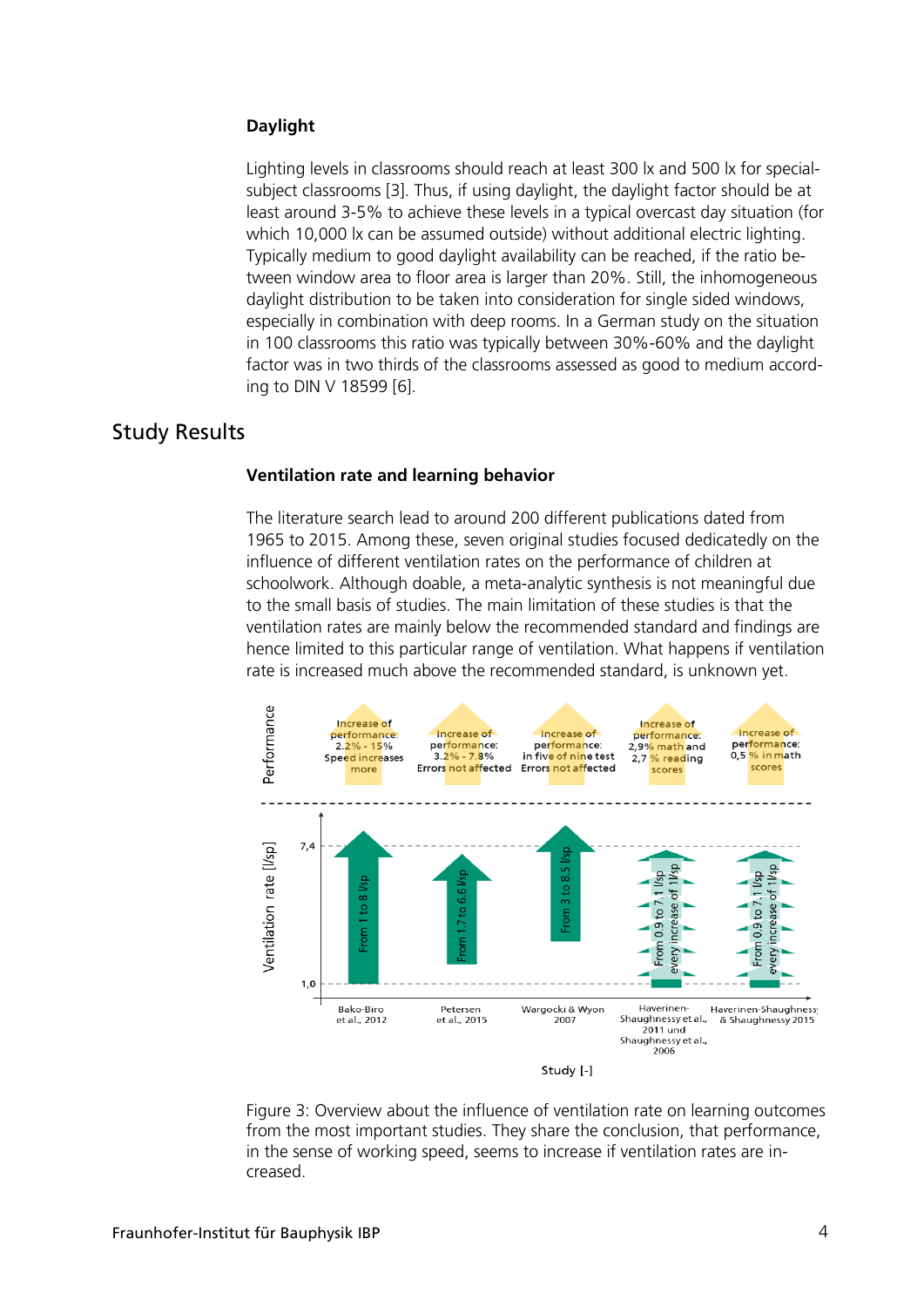This systematic review demonstrates, that if airing strategies within schools are adopted properly to achieve the recommended ventilation rates of 7.4 l/s according to the ASHRAE standard 62.1 [7] the overall performance, in the sense of speed, could be increased by 2.2% to 15%. As the measure of learning outcome is different for all studies it is still impossible to generalise this outcome. However, all reviewed studies come to the similar conclusion, that error frequency is not improved at a higher ventilation rate - considering that all studies refer to very low levels of measured ventilation rates (1 l/s per person) which are far below the recommended standard. There are no studies with ventilation rates above 8.5 l/s per person. Some studies stated that almost all schools that were investigated have ventilation rates far below the standard and have no HVAC system.

#### **CO2-concentrations and learning behaviour**

The scientific literature on  $CO<sub>2</sub>$ -concentrations and learning behaviour is similarly scarce as the one on ventilation rates. The literature search has leaded to five publications in which  $CO<sub>2</sub>$ -concentrations in schools and their influence on learning was investigated.

If ventilation is assessed by  $CO<sub>2</sub>$ -concentration, the influence is not as clear as before. Attention and concentration seems to be better at lower levels, but the  $CO<sub>2</sub>$ -conditions are very different in the studies. They have in common that attention and concentration seems to be better when  $CO<sub>2</sub>$ -levels are reduced.



Figure 4: Overview about the influence of  $CO<sub>2</sub>$ -concentration on learning outcomes from the most important studies. They have in common that attention and concentration seems to be better when  $CO_2$ -levels are reduced. (RT = reaction time of the tasks)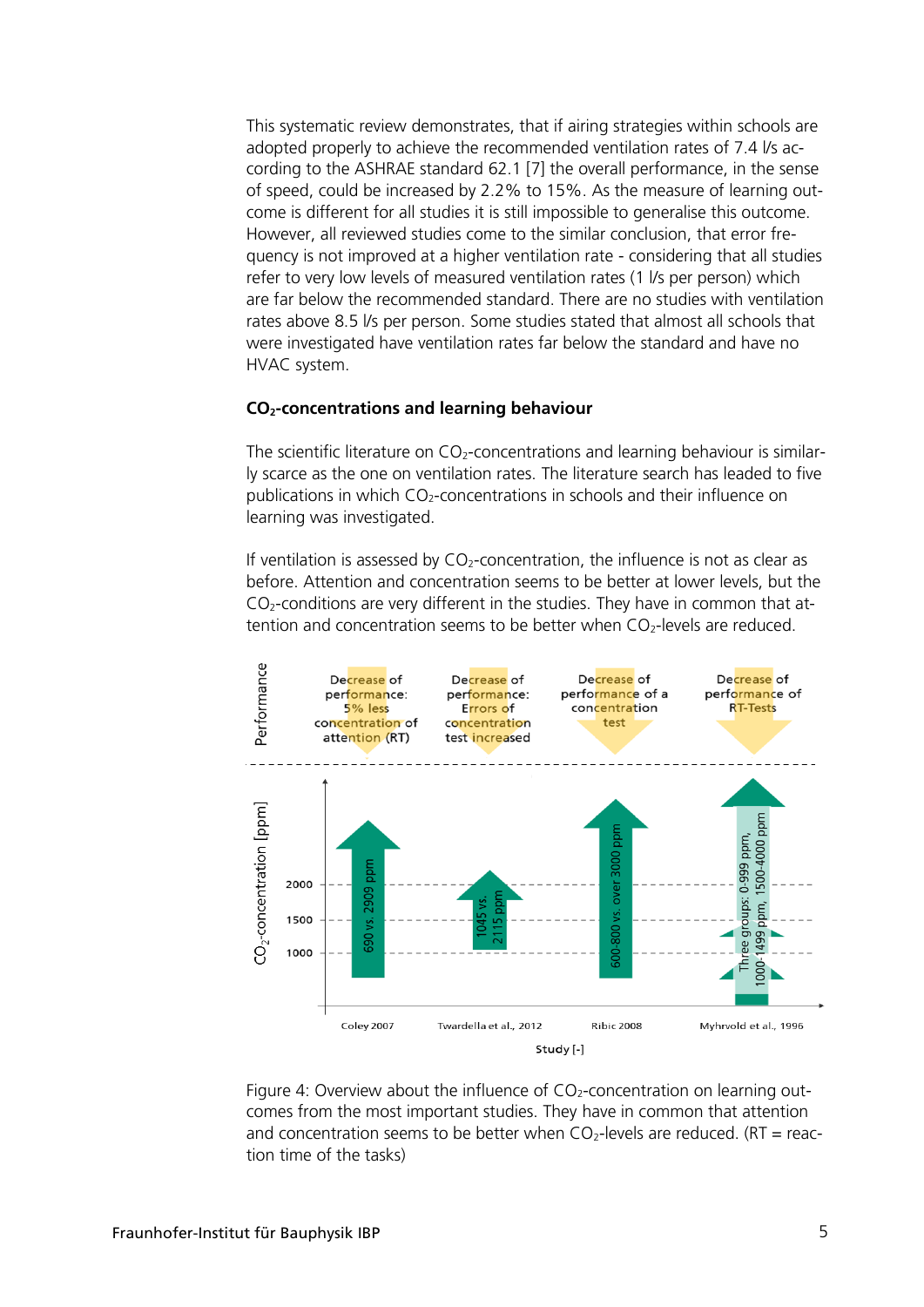#### **Ventilation and absenteeism**

The relationship between ventilation and absenteeism of pupils and students has been investigated by four studies, however their study design has be very different.

 $CO<sub>2</sub>$ -concentrations seem to affect attendance. A 1000 ppm-rise in  $CO<sub>2</sub>$ concentration leads to an increased absenteeism of 10-20% in one study [8], in another study [9], every increase of 100 ppm leads to an decrease in annual attendance of about 0,2%. Thus there seems to be an influence of  $CO<sub>2</sub>$ concentration on attendance, however the dimension is unclear yet (factor of 10 between the studies) and may be related very strongly to specific school conditions. If ventilation rates would be increased over the recommended values (which in fact is not the case in many schools, as outlined above), the illness-caused absence rate seems to be reduced about 11-17%. [10]

Overall this indicates that insufficient ventilation is impacting absenteeism, however a general evidence cannot be given yet. Whatsoever this trend supports the importance of a proper design and operation of classroom with respect to ventilation.

#### **Daylight in schools and its impact on learning**

Overall there are very few systematic studies that focus on the influence of daylight and the presence of windows on learning: no systematic variation of conditions have been made, the influence of windows and daylight are partly mixed together. The literature search identified four studies, but there is no single study that controls clearly the illumination in the classrooms. Conclusions about the mere influence of daylight could hardly be drawn, as windows have also other beneficial influences, like the view out.

Those studies that are available suggest that the higher the daylight level the higher the achievement of the pupils. For example schools in the study [11] show a 7 to 18% higher performance in those classrooms with the most daylight compared to those classrooms with the lowest amount of daylight (while the daylight situations are not described in sufficient detail to draw further conclusions).

Overall daylighting conditions seem to have an influence on pupils' performance as well, however limited empirical evidence is available here.

## Impacts

Important becomes the level of achievement in education, when it comes to the achievable earnings in work life, which are strongly dependent on the level of education. The higher the educational attainment level, the higher the earnings: those of 25-64 year old workers with tertiary education exceed the earnings at lower educational levels in all European countries [12]. Obviously the private returns on investment in tertiary education are substantial. However,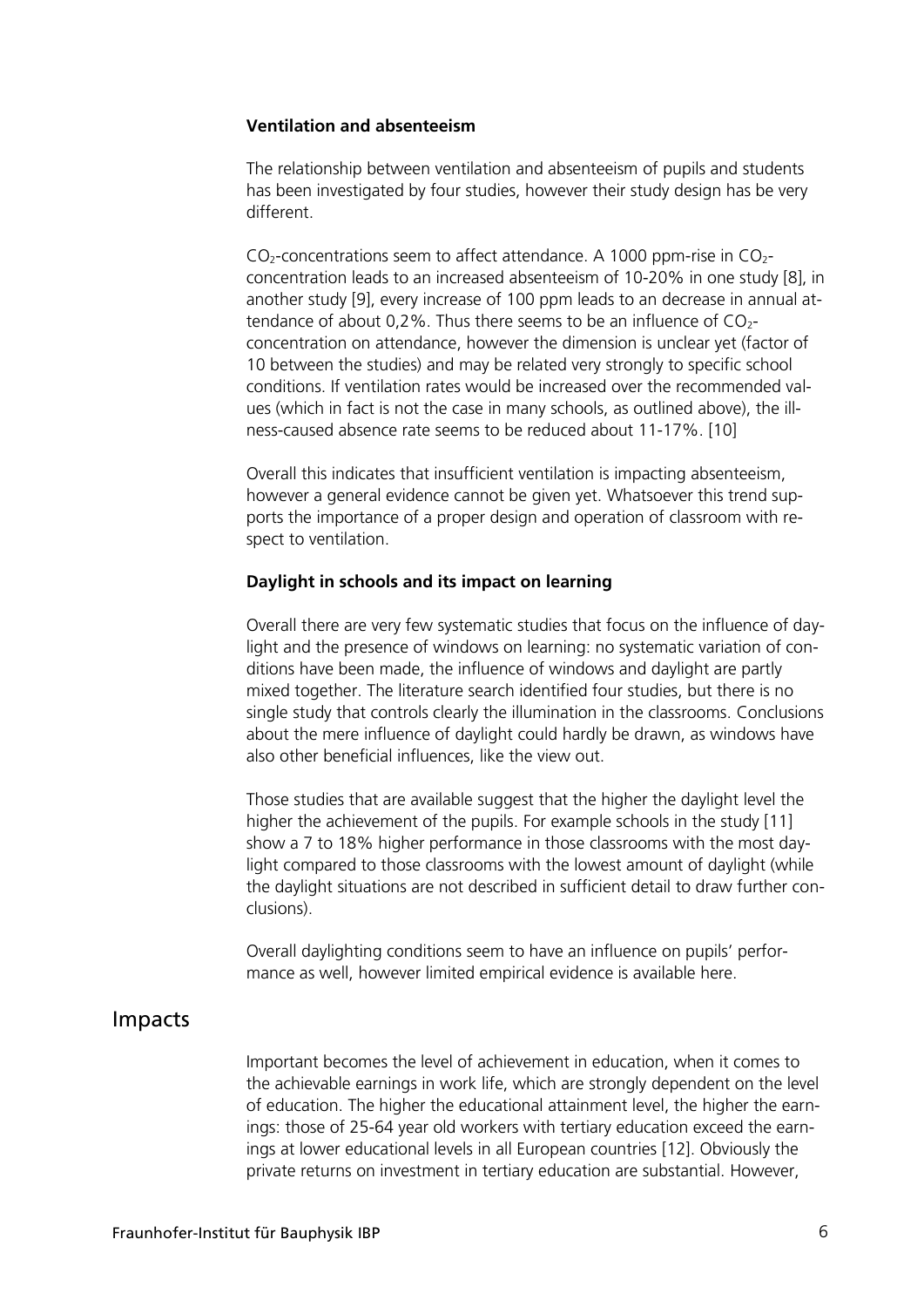education does not only pay off for individuals, but the public also benefits in the form of greater tax revenues and social contributions. The benefits of tertiary education exceed the costs by at least a factor of 1.5 and in singular cases (here: Hungary) up to the twelvefold [12].



Figure 5: Public costs and benefits for a man attaining tertiary education (2009), as compared with returns from upper secondary or post-secondary non-tertiary education [12].

When comparing the educational level between countries, e.g. via a conditional test score based on the PISA tests performed in multiple countries, it has been shown, that a correlation to the conditional growth within those countries exists [13]. Across Europe the mean PISA score of Math and Science ranges between 439 (Cyprus) and 532 (Finland) [14]. Assuming an increase of performance of 2.8% (derived from Figure 3) this would lead to a 6.7% to 9.5% increase in conditional growth of the European countries.

As shown above an improved indoor environment contributes to an increased performance of pupils within school. Thus it should not just be our personal concern because of higher educational achievement but also in our public interest because of increased conditional growth to attach importance on a proper design and operation of our schools' indoor environment.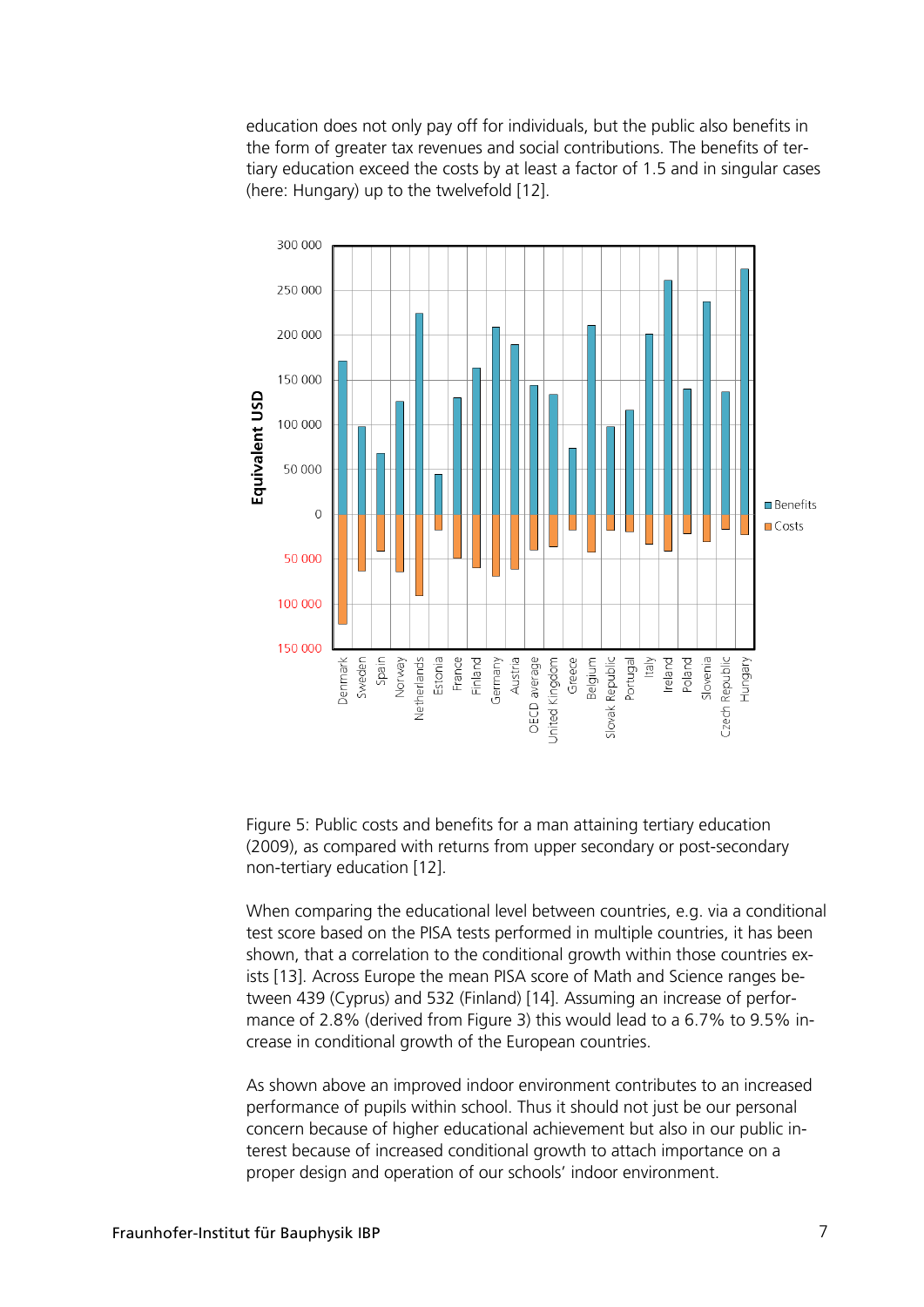## Improvements

#### **Ventilation**

Most of our schools have been designed for natural ventilation. If we make use of this opportunity and ventilate classrooms beyond the commonly applied airing strategy - which typically consists of ca. 10 minutes rush airing between lessons of 45 minutes - one can ensure the required air quality [15]. Anyhow this will need some change in behaviour as to arrange for venting during lessons.

If such is not feasible either mechanical ventilations systems or innovative approaches on natural ventilation are needed, which also address sufficiently high thermal comfort in winter. One approach is the use of motorized windows, vents or other openings for ventilation, which can be controlled automatically by sensing of outdoor and indoor parameters. Mechanical systems can ensure a dedicated level of air quality without detracting the thermal comfort in winter. In addition, the possibilities for cooling, filtering, sound attenuation and heat recovery belong to the benefits of mechanical ventilation systems. However, mechanical ventilation must be designed properly, be maintained regularly and can be noisy. Also the heating recovery of mechanical systems should not be overestimated in schools: Because of the high internal heat gain, the heating period is shorter than for other utilizations like residential buildings. To combine the advantages of natural and mechanical ventilation hybrid concepts have been developed [16]: fan assisted natural ventilation, stack and wind assisted mechanical system and mix modes. Fan assisted natural ventilation uses an extract or supply fan in combination with e.g. a natural air intake through wall or window. Therefore, a good design for successful natural ventilation is important, independently of the presence of a mechanical system.

#### **Daylight**

Daylight is the dominant and cost-free type of lighting, when considering the typical occupancy schedule of schools. To provide sufficient lighting levels a daylight factor around 5% should be achieved. This is typically the case if a window to floor area ratio above 20-30% is reached.

Daylight (and facade design) depends on latitude and climate. Especially at northern and central European latitudes, light transmission through the façade should be maximized when the sun shading systems are deactivated. This should be done by selecting glass types featuring high light transmission values, preferably very low shares of window bars/grids and frames, and by optimizing size and position of the windows. Avoiding glare is very important in schools and the necessary means must be used for the specific schools and surroundings. Roof lights are characterized by a luminous exposure which is about 50 % higher than at vertical façades, related to the surface area. They are much less critical with regard to glare problems and allow for a more even distribution of light across the room. Wherever possible under structural aspects, this type of daylight aperture should be considered. A daylight-responsive, occupancyrelated control of lighting in classrooms is recommended. [17]